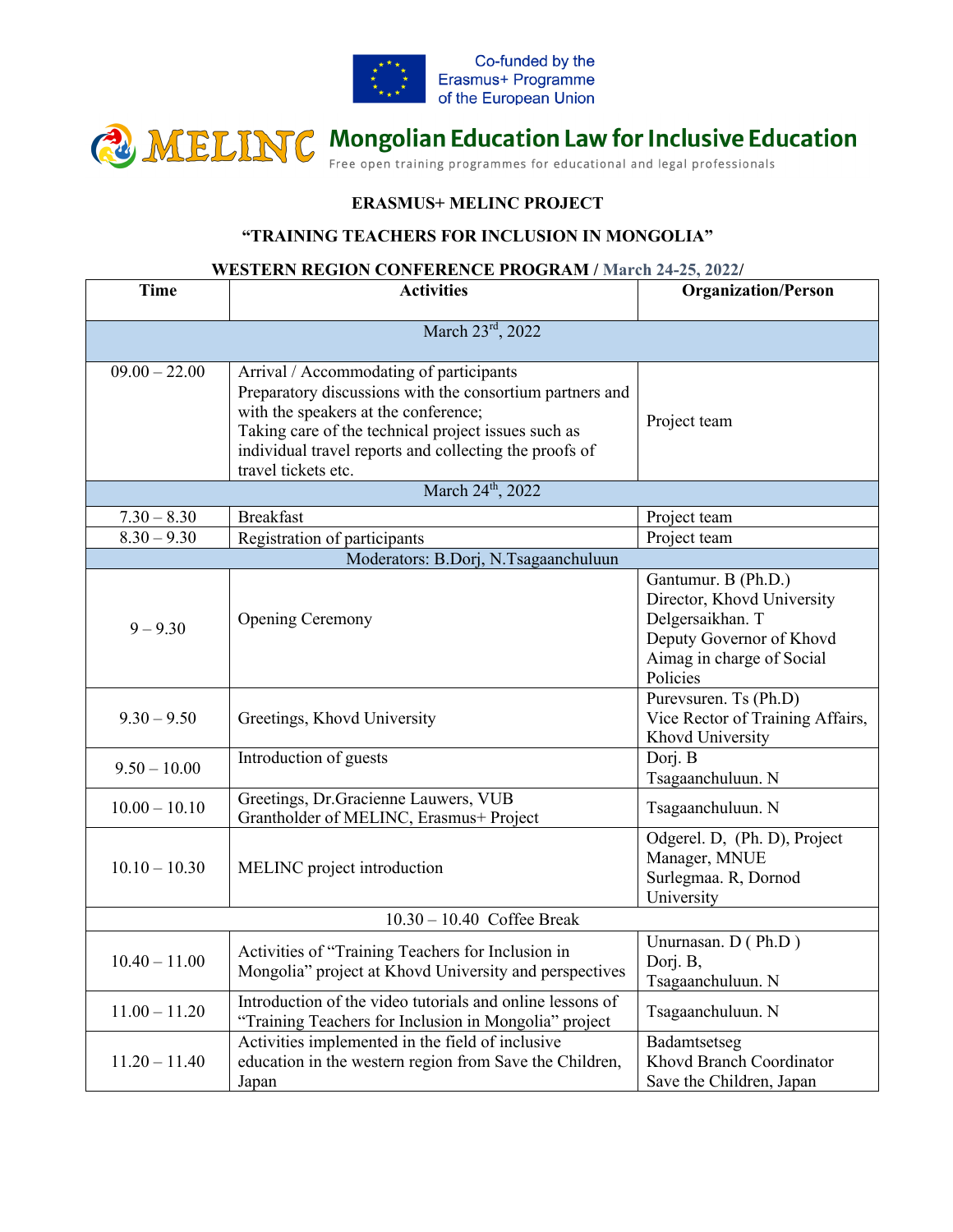| $11.40 - 12.00$                         | Project "Strengthening Children with Disabilities"<br>Development in Khovd and Bayan-Ulgii Aimags"                               | Sosorbaram. N,<br>Project Manager, Norwegian<br>Lutheran Mission, Khovd<br><b>Branch</b> |  |  |
|-----------------------------------------|----------------------------------------------------------------------------------------------------------------------------------|------------------------------------------------------------------------------------------|--|--|
| $12.00 - 13.00$ Lunch                   |                                                                                                                                  |                                                                                          |  |  |
| $13.00 - 13.20$                         | Ховд аймгийн ХГБЗХ-ийн газраас тусгай хэрэгцээт<br>хүүхдийн чиглэлээр хэрэгжүүлж буй үйл ажиллагаа                               | Ховд аймгийн ХГБЗХ-ийн<br>газрын дарга Б. Баяртуяа                                       |  |  |
| $13.20 - 13.40$                         | Activities implemented by World Vision for children<br>with special needs                                                        | Representative of World Vision<br>International Organization in<br>Khovd aimag           |  |  |
| $13.40 - 14.10$                         | Activities implemented by the Department of Education<br>and Science of Khovd aimag in the field of inclusive<br>education       | Representative of Khovd<br>aimag's Department of<br><b>Education and Science</b>         |  |  |
| $14.10 - 14.40$                         | Activities implemented by the Department of Education<br>and Science of Bayan-Ulgii aimag in the field of<br>inclusive education | Representative of Bayan-Ulgii<br>aimag's Department of<br><b>Education and Science</b>   |  |  |
|                                         | $14.40 - 14.50$ Coffee Break                                                                                                     |                                                                                          |  |  |
| $14.50 - 15.20$                         | Activities implemented by the Department of Education<br>and Science of Uvs aimag in the field of inclusive<br>education         | Representative of Bayan-Ulgii<br>aimag's Department of<br><b>Education and Science</b>   |  |  |
| $15.20 - 15.50$                         | Activities implemented by the Department of Education<br>and Science of Zavkhan aimag in the field of inclusive<br>education     | Representative of Zavkhan<br>aimag's Department of<br><b>Education and Science</b>       |  |  |
| $15.50 - 16.20$                         | Activities implemented by the Department of Education<br>and Science of Gobi-Altai aimag in the field of inclusive<br>education  | Representative of Gobi-Altai<br>aimag's Department of<br><b>Education and Science</b>    |  |  |
| $16.20 - 17.00$                         | Discussion / Q&A session                                                                                                         | Odgerel. D (Ph.D)<br>Dorj. B<br>Surlegmaa. R                                             |  |  |
|                                         | $18.00 - 19.00$ Dinner                                                                                                           |                                                                                          |  |  |
| Day 2<br>March 25th, 2022               |                                                                                                                                  |                                                                                          |  |  |
| 08:00-9:00 Breakfast                    |                                                                                                                                  |                                                                                          |  |  |
| Moderators: D.Unurnasan /Ph.D./, B.Dorj |                                                                                                                                  |                                                                                          |  |  |
| 09:00-9:30                              | Analysis made on the programs at Khovd University and<br>ongoing changes                                                         | Unurnasan. D (Ph.D)<br>Dorj. B,<br>Tsagaanchuluun. N                                     |  |  |
| 09:30-10:10                             | Difficulties and challenges in learning, theory and<br>practice                                                                  | Dorj. B                                                                                  |  |  |
| $10.10 - 11.10$                         | Content and methodology of outcome oriented<br>curriculum design on inclusive education                                          | Odgerel. D (Ph.D.)                                                                       |  |  |
| 11.10 - 11.20 Coffee Break              |                                                                                                                                  |                                                                                          |  |  |
| $11.20 - 12.20$                         | Methods for developing outcome-oriented curricula                                                                                | Unurnasan. D /Ph.D./                                                                     |  |  |
| $12.20 - 12.30$                         | Q&A                                                                                                                              |                                                                                          |  |  |
|                                         | $12.30 - 13.30$ Lunch                                                                                                            |                                                                                          |  |  |
| $13.30 - 15$                            | Workshop 1. Determining the outcome of the lesson                                                                                | Moderators                                                                               |  |  |
| $15.00 - 16.00$                         | Workshop 2. Evaluating the results of the lesson                                                                                 | Moderators                                                                               |  |  |
| $16.00 - 16.20$ Coffee Break            |                                                                                                                                  |                                                                                          |  |  |